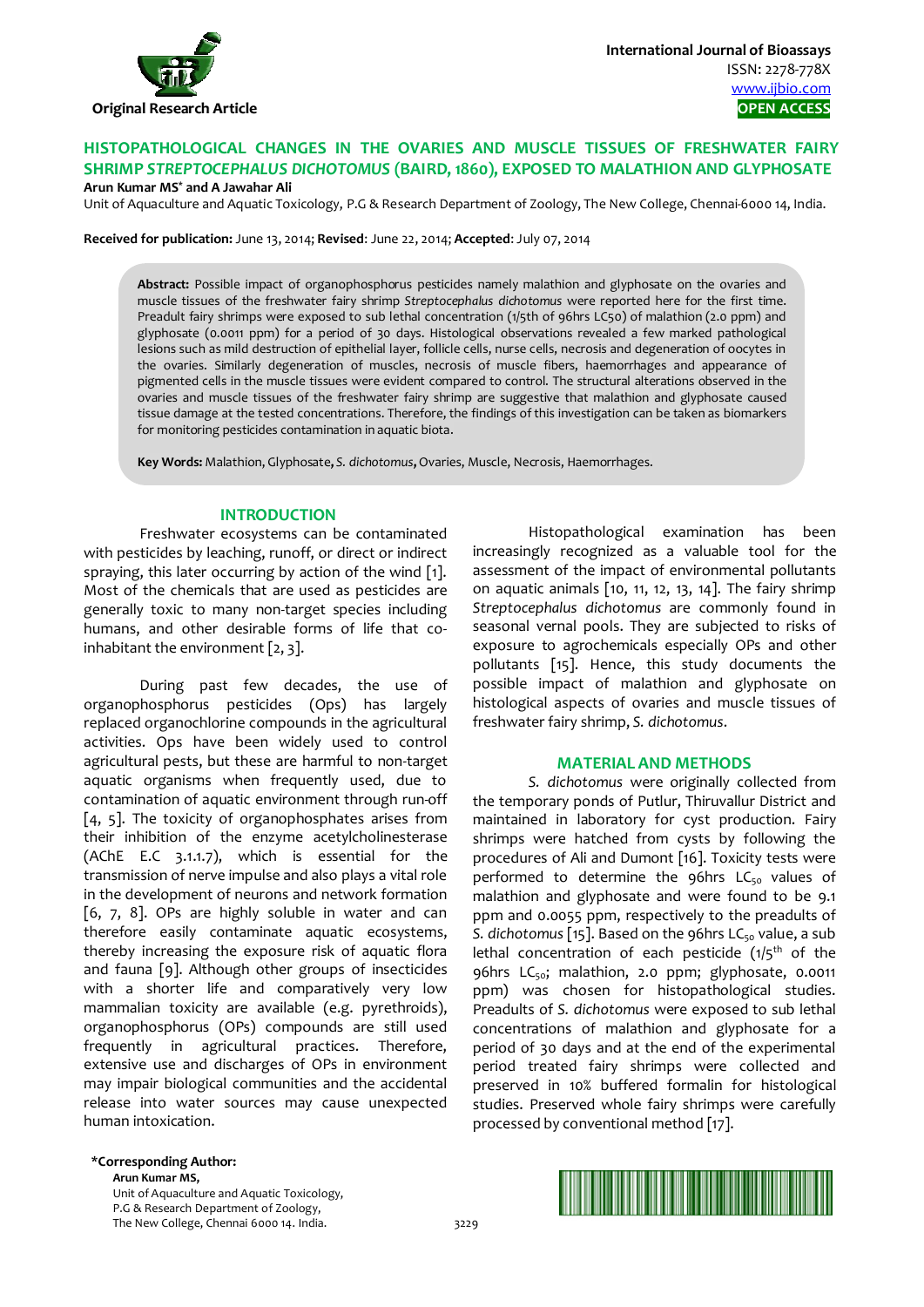They were cut into 4 to 5µm thickness by a rotary microtome, stained with haematoxylin-eosin and examined under the Labomed light microscope.

# **RESULTS AND DISCUSSION**

Chemical pollution in aquatic ecosystems especially seasonal vernal pools is a major environmental concern. Not only does this type of pollution cause a decrease in water quality, but subsequently affects all living organisms in the system [18, 19, 20, 21]. In the present investigation, the freshwater fairy shrimp *S. dichotomus* was exposed to sub lethal concentration of malathion (2.0 ppm) and glyphosate (0.0011 ppm).

Histopathological abnormalities in ovaries may be caused by several factors, viz., ionizing radiations, electric current, parasitic infections, mechanical injuries, xenobiotic toxicants [22] and by a variety of effluents [23, 24, 25]. The results of the present study revealed that *S. dichotomus* manifested histopathological changes in ovaries and muscles. In the control, ovaries showed normal histoarchitecture of epithelial layer, follicle cells, nurse cells and oocytes whereas the fairy shrimps exposed to sub lethal concentration of malathion and glyphosate had mild destruction of epithelial layer, follicle cells, nurse cells, necrosis and degeneration of oocytes (Figures 1-3). Similar histopathological alterations were reported in different aquatic organisms exposed to different pollutants by many investigators. Reddy *et al.,* [26] noticed destruction of epithelial layer, follicle cells, nurse cells, necrosis and degeneration of oocytes in the ovary of freshwater crab, *Barytelphusa guerini* when exposed to heavy metals. However, Sarojini *et al.,* [27] documented the deleterious effects of cadmium chloride on the ovarian development for the same species. Tehrani *et al.,* [28] postulated that the degree of damage in the ovaries of *Artemia urumiana* affected by carbamates pesticide was indicated by necrosis in ovarian nurse cells.



**Figure 1:** Photomicrograph of L.S through the ovaries of control fairy shrimp showing normal epithelial layer (EL), follicle cells (FC), nurse cells (NC) and oocytes (OC). **Figures 2-3:** Photomicrographs of L.S through the ovaries of test fairy shrimps exposed to malathion and glyphosate, 2-3 the ovary showing mild destruction of epithelial layer (EL), follicle cells (FC), nurse cells (NC), necrosis (N) and degeneration of oocytes (DOC). **Figure 4:** Photomicrograph of L.S through the muscles of control fairy shrimp showing normal histoarchitecture of muscle, muscle fibers (MF) and absence of Haemorrhages (H) and Pigmented cells (PC). **Figures 5-8:** Photomicrographs of L.S through the muscle tissue of test fairy shrimps exposed to malathion and glyphosate, 5-8 the muscle showing degeneration (DMF), Necrosis of muscle fibers (NMF), Haemorrhages (H) and Pigmented cells (PC).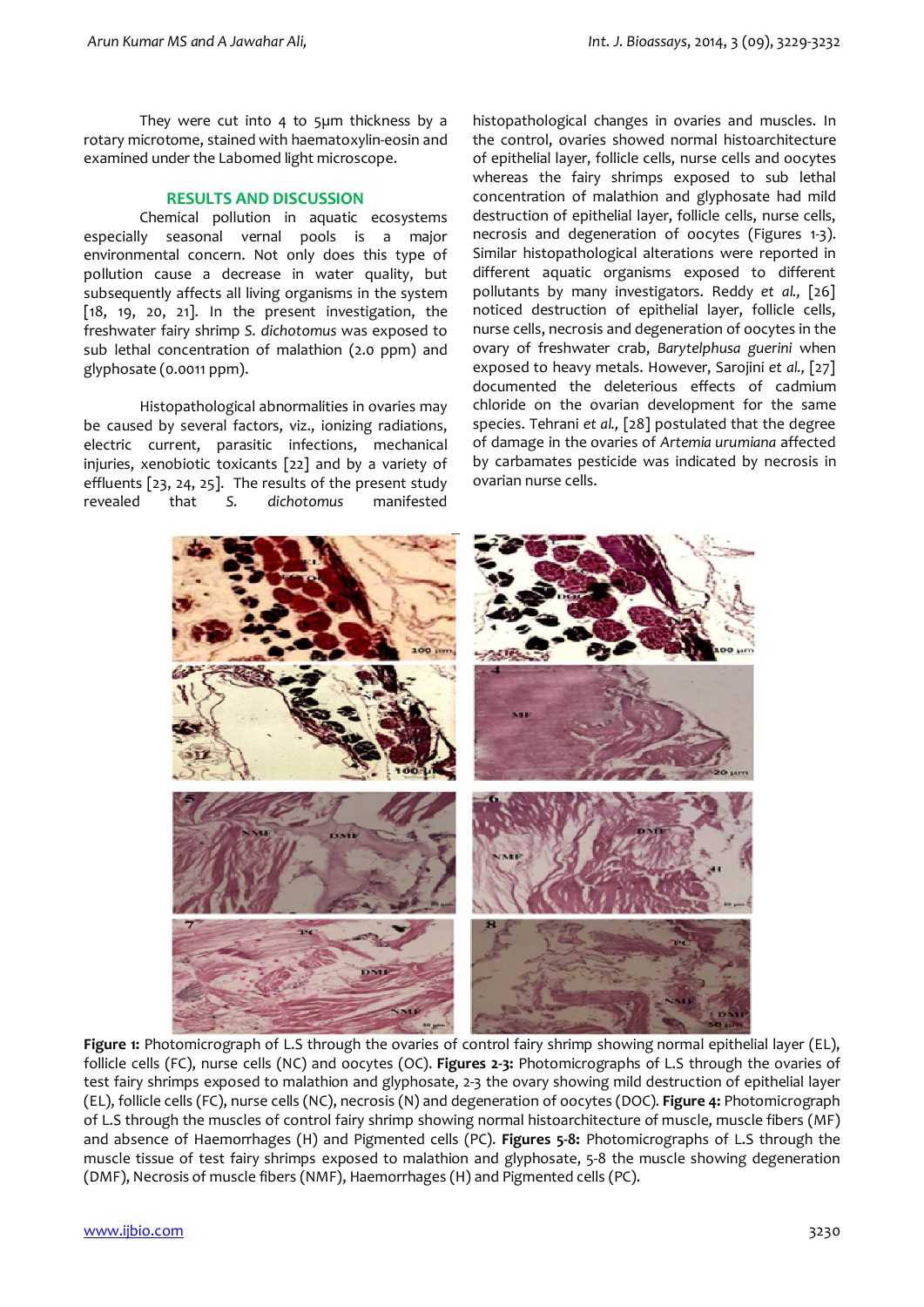Kharat *et al., [29]* recorded the effects of tributyltin chloride induced histopathological insult of ovarian tissue of freshwater prawn, *Macrobrachium kistnensis*. They reported marked damages in epithelial layer, degeneration of oocytes, vacuolization appearance in cytoplasm and nucleoplasm. Similarly, Jadhav and Sheikh [30] observed exposure and concentrated mediated changes in ovaries of freshwater crab, *Barytelphusa cunicularis* treated with endosulfan. Likewise, Rani *et al.,* [31] reported degenerative changes in ovaries of mud crab, *Scylla olivacea* when exposed to cadmium nanoparticle. Damage to the ovarian tissue may be due to the direct effects of organophosphorus pesticides on developing oocytes interfere with the enzyme system in metabolism or destroying the function of hormone that controlling the ovarian growth and leads to decline reproductive activity.

In the present study, several histopathological alterations were noticed in the muscles of *S. dichotomus* when exposed to sub lethal concentration of malathion and glyphosate. The pathological findings include degeneration of muscles, necroses of muscle fibers with haemorrhages and RBC like pigmented cells (Figs 4-8). As muscle tissue is the primary site of exposure, pollutants affected the muscle epidermis abruptly. Pigmented cells are prominent feature of chronic inflammatory response. The present investigation closely agreed with a similar report by Tehrani *et al.,* [28] in the muscle tissues of *Artemia urmaiana* in response to carbamates pesticide resulting in degeneration, Zenkers necrosis of muscle fiber with haemorrhages and RBC like cells. Exposure of *Labeo rohita* to hexachlorocyclohexane was found to induce separation of muscle bundles and intracellular oedema in the muscle tissues [32]. Moreover, Fatma [33] observed degeneration of muscle bundles with aggregations of inflammatory cells and focal areas of necrosis in the muscle tissues of *Tilapia zillii* and *Solea vulgaris* exposed to heavy metal. Such observations were also made in muscle tissues of *Oreochromis mossambicus* on exposure to dimethoate [34]. Histopathological alterations in the muscle tissues of *Heteropneustes fossilis* exposed to polluted river water were also recorded by Rakhi *et al.,* [35].

In this study, malathion and glyphosate caused histopathological alterations in *S. dichotomus* at the tested concentration of respective pesticides. No studies were conducted so far to document the histopathological effect of pesticides in freshwater fairy shrimp. Moreover, the findings of present study serve as "biomarkers" for assessing pesticide toxicity in the aquatic biota. The use of pesticides in various agricultural and non-agricultural landscapes should be minimized. Instead of synthetic chemicals, biological

methods could be employed for controlling pests in agricultural and non-agricultural areas.

### **ACKNOWLEDGEMENTS**

The authors are thankful to the Management, Principal, The New College Chennai-14 for providing necessary facilities. Thanks are also due to Dr. N. Munuswamy (Professor, Department of Zoology, University of Madras) and Dr. M. Asrar Sheriff (Associate Professor and Head, Department of Zoology, The New College, Chennai-14) for their comments and positive criticisms on the manuscript.

#### **REFERENCES**

- 1. WHO. The WHO recommended classification of pesticides by hazard and guidelines to classification: 2009, 2010, ISBN: 9789241547963.
- 2. Martinez CBR, IMS, Colus, Biomarcadores em peixes neotropicais para monitoramento da poluição aquática na bacia do rio Tibagi. In: (Medri, M.E., Pimenta, J. A., Shibatta, O. A. eds.), A bacia do Rio Tibagi. Editora dos Editores, Londrina, PR, Brazil. 2002, PP -551-577.
- 3. Yazhini JS, Darcus, Insecticide (Profenofos) induced biochemical changes in the freshwater fish *Catla catla.* Int J Curr Sci., 2012, pp.120-124.
- 4. Joseph B, SJ, Raj, Impact of pesticide toxicity on selected biomarkers in fishes. Int. J. Zool. Res., 2011. 7:212-222.
- 5. Patil KT, BS, Yadav, Effect of sub lethal concentration of Metasystox pesticide on freshwater crab *Barytelphusa cunicularis.* Int J Sci Inn. & Disc. 2012, 2(1), 197-200.
- 6. Ozmen MS, Sener A, Mete H, Kucukbay, In vitro and in vivo acetylcholinesterase- inhibiting effect of new classes of organophosphorus compounds. Environ Toxicol Chem., 1999, 18: 241-246.
- 7. Fulton MH, PB Key, Acetylcholinesterase inhibition in estuarine fish and invertebrates as an indicator of organophosphorus insecticides exposure and effects. Envion Toxicol Chem., 2001, 20: 37-45.
- 8. Paraoanu LE, PG Layer, Acetylcholinesterase in cell adhesion, neurite growth and network formation. FEBS J., 2008, 275:618-624.
- 9. Agdi KA, Bouaid AM, Esteban PF, Hernando A, Azmani C, Camara, Removal of atrazine and four organophosphorus pesticides from environmental waters by diatomaceous earth remediation method. *J*. Environ Monit 2000, 2(5), 420- 423.
- 10. Peebua P, M, Kruatrachue Pokethitiyook S, Singhakaew, Histopathological alterations of Nile tilapia *Oreochromis niloticus* in acute and sub chronic Alachlor exposure*.* J Envi Bio., 2008, 29(3) pp.325-331.
- 11. Saravana Bhavan PP, Geraldine, Manifestation of Carbaryl toxicity on soluble protein and histopathology in the heptopancreas and gills of the prawn, *Macrobrachium malcolmsonii*. J Envi Bio., 2009, 30(4) pp.533-538.